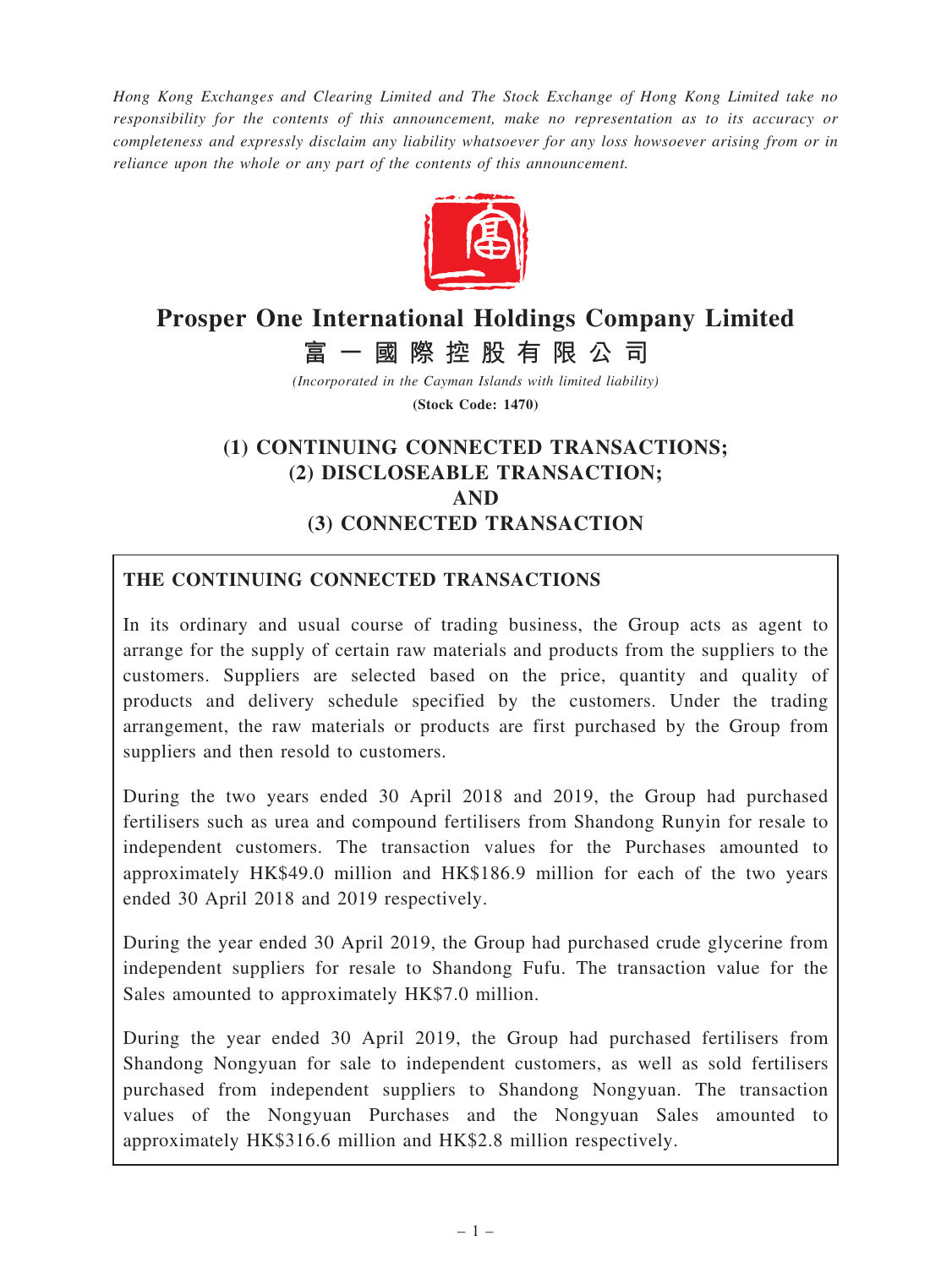## THE YACHT ACQUISITION

On 3 December 2018, the Purchaser and Marina Italia entered into the Yacht Agreement pursuant to which the Purchaser purchased the Yacht from Marine Italia at the price of HK\$14 million. The purchase price had been satisfied by the Purchaser as to HK\$10 million in cash and as to HK\$4 million by way of trade-in of the Old Yacht.

## THE FULHAM ACQUISITION

On 26 April 2019, the Purchaser and the Vendor entered into the Fulham Agreement pursuant to which the Purchaser acquired the entire issued share capital of the Target at a cash consideration of HK\$4 million. The principal assets of the Target comprise the Membership at the Marine Club and a motor vehicle. The Purchaser also granted the Call Option to the Vendor pursuant to which the Vendor shall have the right to require the Purchaser to sell the Sale Share and such other shares to be issued by the Target from time to time at the then market value to the Vendor, which right is exercisable by the Vendor during the period of ten years from the date of the Fulham Agreement.

## LISTING RULES IMPLICATIONS

## The Continuing Connected Transactions

As Shandong Runyin and Shandong Fufu are companies ultimately controlled by Mr. Meng Guangyin who is the controlling Shareholder, they are both connected persons of the Company and the Purchases and the Sales constituted continuing connected transactions of the Company under Chapter 14A of the Listing Rules.

As Shandong Nongyuan is a company owned as to 51% by Mr. Meng Xiao who is a cousin of Mr. Meng Guangyin (the controlling Shareholder), Shandong Nongyuan is deemed to be a connected person of the Company and the Nongyuan Purchases and the Nongyuan Sales constituted continuing connected transactions of the Company under Chapter 14A of the Listing Rules.

As the respective applicable percentage ratios (as defined in the Listing Rules) in respect of the Purchases and the Nongyuan Purchases exceeded 5%, the Purchases and the Nongyuan Purchases should have been subject to the reporting, announcement and independent shareholders' approval requirements under Chapter 14A of the Listing Rules.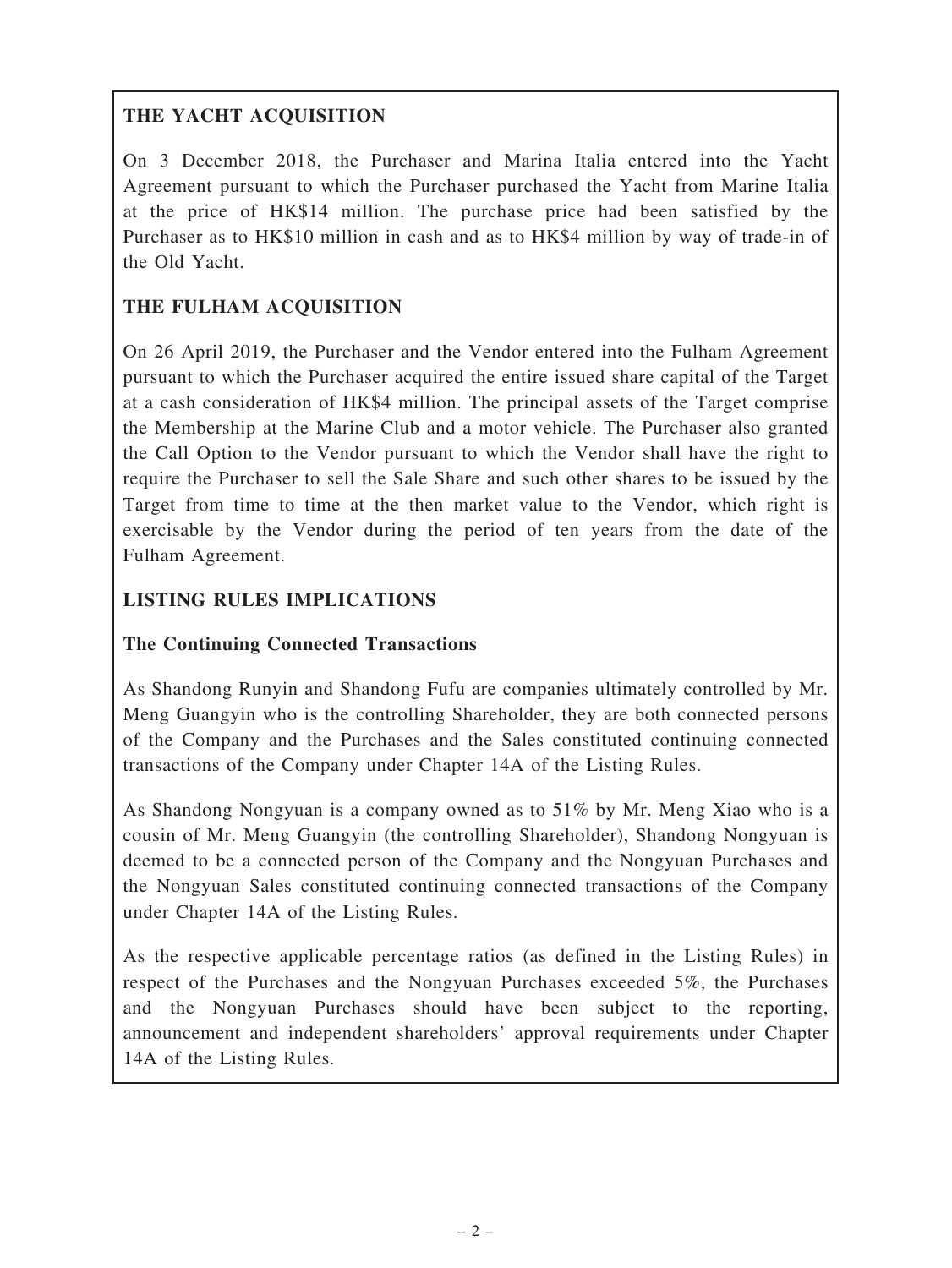As the respective applicable percentage ratios (as defined in the Listing Rules) in respect of the Sales and the Nongyuan Sales exceeded 0.1% but were less than 5%, the Sales and the Nongyuan Sales should have been subject to the reporting and announcement requirements but were exempt from the independent shareholders' approval requirements under Chapter 14A of the Listing Rules.

## The Yacht Acquisition

As one or more of the applicable percentage ratios (as defined in the Listing Rules) in respect of the Yacht Acquisition exceeded 5% but were less than 25%, the Yacht Acquisition constituted a discloseable transaction of the Company and should have been subject to the reporting and announcement requirements under Chapter 14 of the Listing Rules.

## The Fulham Acquisition

As the Vendor is a director of certain subsidiaries of the Company (including the Purchaser which is an indirect wholly-owned subsidiary of the Company), he is a connected person of the Company at the subsidiary level, and the Fulham Acquisition and the grant of the Call Option constituted connected transactions of the Company under Chapter 14A of the Listing Rules. As one or more of the applicable percentage ratios (as defined in the Listing Rules) in respect of the Fulham Acquisition exceeded 0.1% but were less than 5%, the Fulham Acquisition should have been subject to the reporting and announcement but was exempt from the independent shareholders' approval requirements under Chapter 14A of the Listing Rules.

Given that the Call Option was exercisable at the sole discretion of the Vendor, the grant of the Call Option was classified as if the Call Option has been exercised. As the consideration payable by the Vendor upon exercise of the Call Option would depend on the then market value of the Sale Share, the exercise price of the Call Option could not be determined at the outset. Based on the market value of the Sale Share as at the date of the Fulham Agreement, it was expected that the grant of the Call Option would constitute at most a major transaction of the Company and should have been subject to the reporting, announcement and independent shareholders' approval requirements under Chapter 14A of the Listing Rules.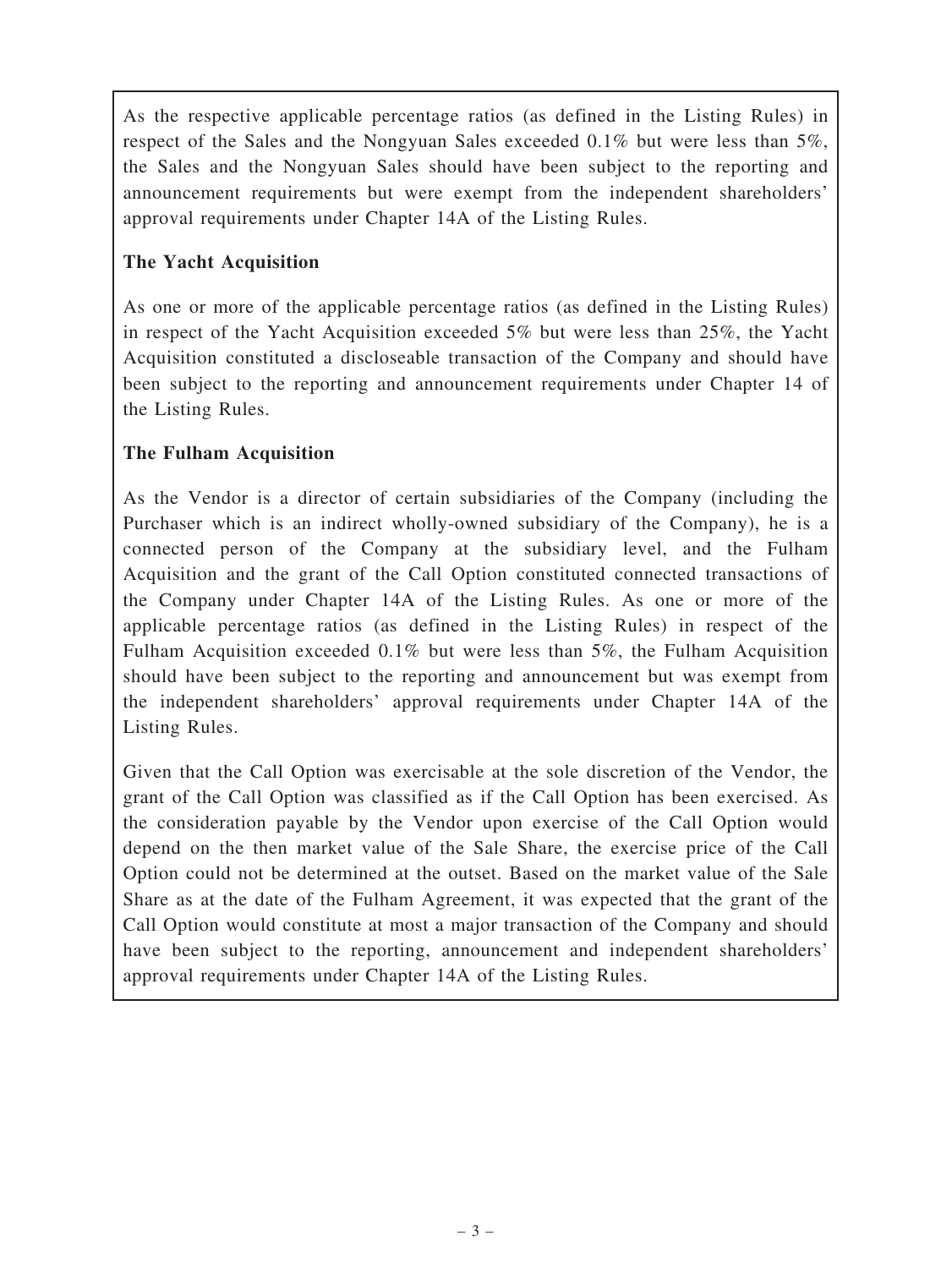The Board announces that:

- (i) the Group had conducted trading activities with Shandong Runyin, Shandong Fufu and Shandong Nongyuan during the two years ended 30 April 2018 and 2019, which constituted continuing connected transactions under Chapter 14A of the Listing Rules;
- (ii) on 3 December 2018, the Purchaser entered into the Yacht Agreement with Marine Italia to purchase the Yacht, which constituted a discloseable transaction under Chapter 14 of the Listing Rules; and
- (iii) on 26 April 2019, the Purchaser entered into the Fulham Agreement with the Vendor to acquire the Sale Share, which constituted a connected transaction under Chapter 14A of the Listing Rules.

Details of the Transactions are set out below.

## THE CONTINUING CONNECTED TRANSACTIONS

In its ordinary and usual course of trading business, the Group acts as agent to arrange for the supply of certain raw materials and products from the suppliers to the customers. Selection of suppliers are solely based on the price, quantity and quality of products and delivery schedule specified by the customers. Under the trading arrangement, the raw materials or products are first purchased by the Group from suppliers and then resold to customers. The trading profits have been booked as commission income in the accounts of the Group.

#### The Purchases

During the two years ended 30 April 2018 and 2019, the Group had purchased fertilisers such as urea and compound fertilisers from Shandong Runyin for resale to independent customers. The transaction values for the Purchases amounted to approximately HK\$49.0 million and HK\$186.9 million for each of the two years ended 30 April 2018 and 2019 respectively.

Shandong Runyin is a member of the Ruixing Group, which is a large-scale agriculture enterprise controlled by Mr. Meng Guangyin, the controlling Shareholder interested in 600,000,000 Shares (representing 75% of the issued share capital of the Company). Accordingly, Shandong Runyin is a connected person of the Company under Chapter 14A of the Listing Rules. Shandong Runyin is principally engaged in the production and sale of fertilisers, thermal power generation and manufacture of equipments.

The purchase prices of the fertilisers purchased from Shandong Runyin were determined with reference to the then prevailing market price as quoted from reputable websites in the fertilisers industry.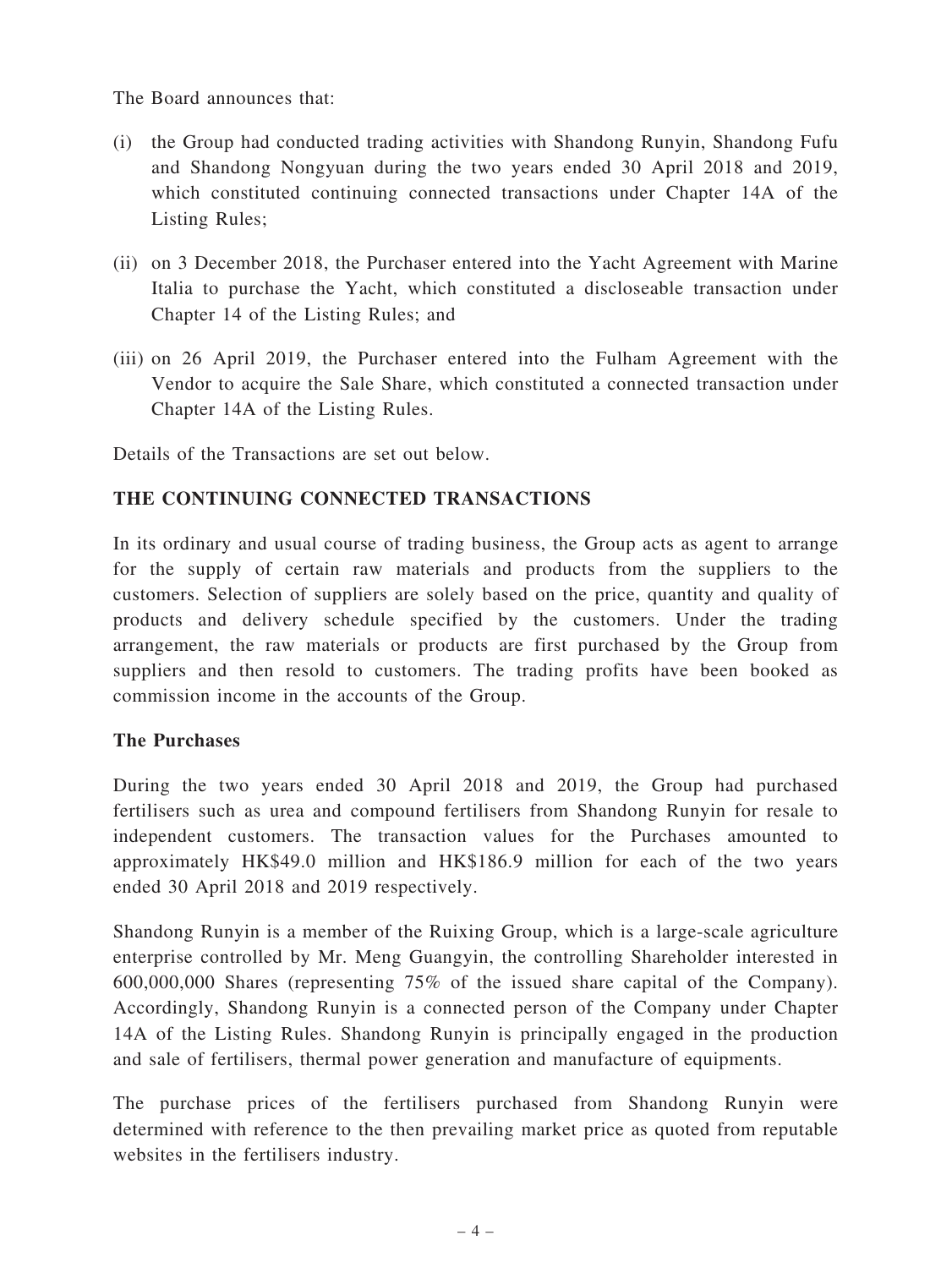The Group had ceased to make any Purchases from Shandong Runyin since 30 April 2019.

## The Sales

During the year ended 30 April 2019, the Group had purchased crude glycerine from independent suppliers for resale to Shandong Fufu. The transaction value for the Sales amounted to approximately HK\$7.0 million.

Shandong Fufu is also a member of the Ruixing Group, which is a large-scale agriculture enterprise controlled by Mr. Meng Guangyin. Accordingly, Shandong Fufu is also a connected person of the Company under Chapter 14A of the Listing Rules. Shandong Fufu is principally engaged in the production and sale of glycerol.

The sale prices of the crude glycerin sold to Shandong Fufu were determined with reference to the then prevailing market price as quoted from reputable industry websites.

#### The Nongyuan Purchases

During the year ended 30 April 2019, the Group had purchased fertilisers such as urea and compound fertilisers from Shandong Nongyuan for resale to independent customers. The transaction value for the Nongyuan Purchases amounted to approximately HK\$316.6 million.

Shandong Nongyuan is a company owned as to 51% by Mr. Meng Xiao who is a cousin of Mr. Meng Guangyin (the controlling Shareholder) and as to 49% by a third party independent of the Company and its connected persons. Accordingly, Shandong Nongyuan is deemed to be a connected person of the Company under Chapter 14A of the Listing Rules. Shandong Nongyuan is principally engaged in the wholesale and retail sale of pesticides, fertilisers, grains and seeds, and sale of agricultural equipment and accessories.

The purchase price of the fertilisers purchased from Shandong Nongyuan were determined with reference to the then prevailing market price as quoted from reputable websites in the fertilisers industry.

#### The Nongyuan Sales

During the year ended 30 April 2019, the Group had purchased fertilisers such as urea and compound fertilisers from independent suppliers and sold to Shandong Nongyuan. The transaction value for the Nongyuan Sales amounted to approximately HK\$2.8 million.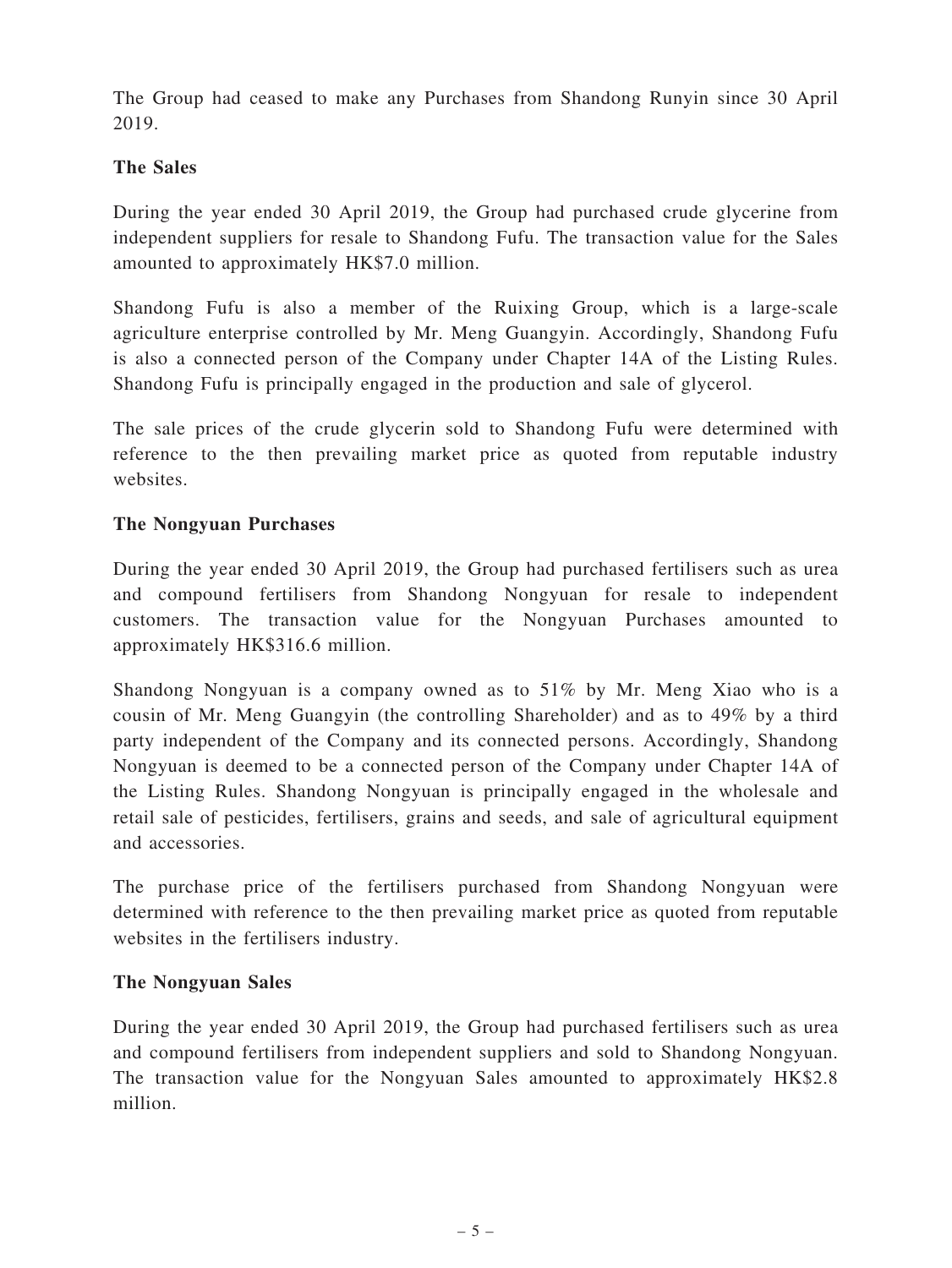The sale price of the fertilisers sold to Shandong Nongyuan were determined with reference to the then prevailing market price as quoted from reputable websites in the fertilisers industry.

#### THE YACHT AGREEMENT

#### Date

3 December 2018

## Parties

- (i) The Purchaser, an indirect wholly-owned subsidiary of the Company, as the purchaser; and
- (ii) Marine Italia, as the vendor.

Marine Italia is a dealer of Azimut yachts in Hong Kong. To the best of the Directors' knowledge, information and belief having made all reasonable enquiries, Marine Italia and its ultimate beneficial owner(s) are third parties independent of the Company and its connected persons.

## Subject matter

The Purchaser purchased the Yacht from Marine Italia. The Yacht is a new Azimut 60 yacht and was delivered to the Purchaser in January 2019.

## Consideration

The purchase price for the Yacht was HK\$14 million which was determined based on the published price list of Azimut. The purchase price had been satisfied by the Purchaser on 7 January 2019 as to HK\$10 million in cash and as to HK\$4 million by way of trade-in of a yacht owned by the Purchaser (the "Old Yacht").

A gain of approximately HK\$2.1 million (being the difference between the trade-in price and the carrying value of the Old Yacht of approximately HK\$1.9 million) was realised by the Group as a result of completion of the Yacht Agreement. For each of the two years ended 30 April 2018 and 2019, the expenses attributable to the Old Yacht amounted to approximately HK\$2.0 million and HK\$1.3 million respectively, which were mainly depreciation and berth rental. No revenue was recorded by the Group in respect of the Old Yacht.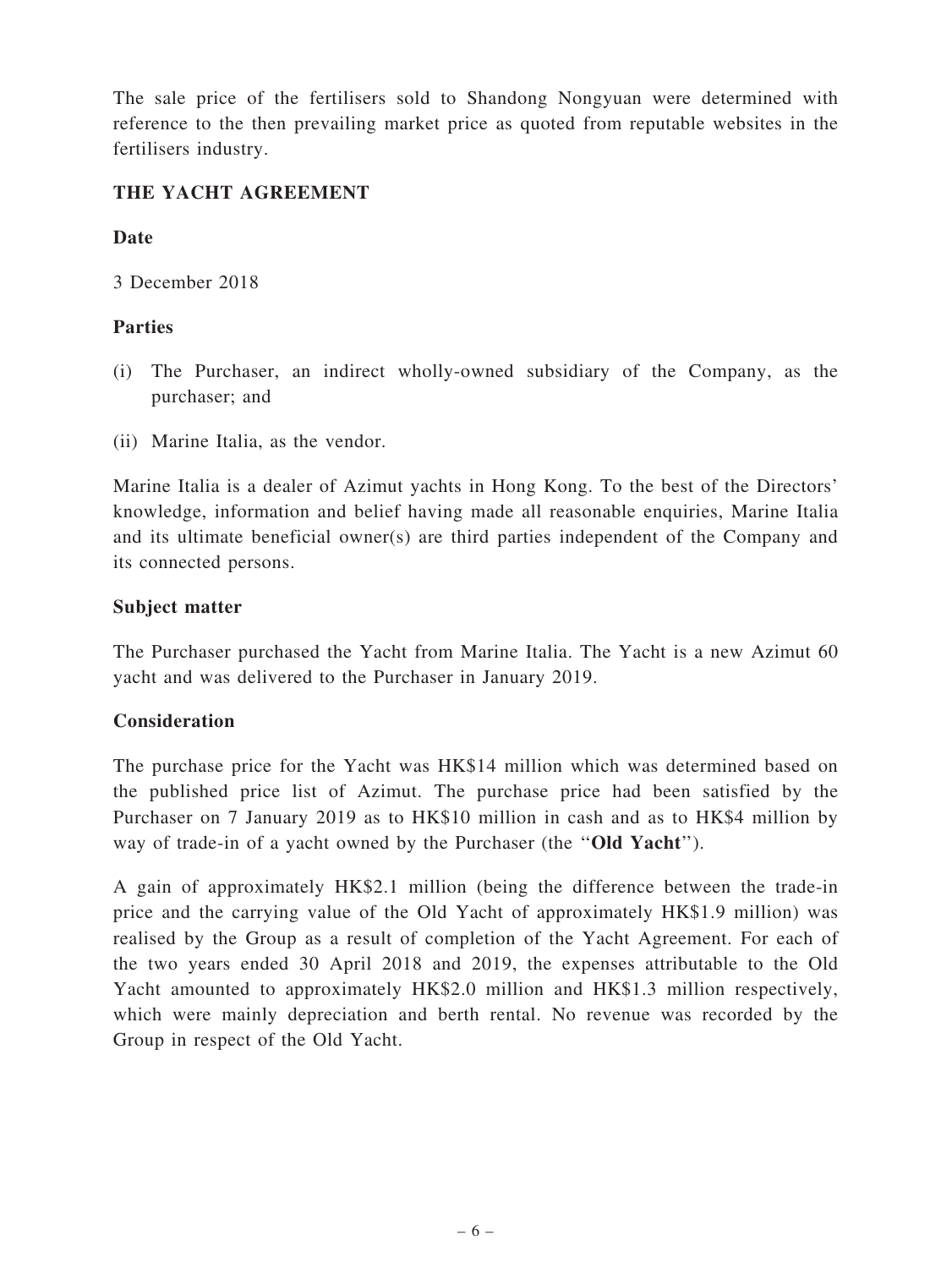#### THE FULHAM AGREEMENT

## Date

26 April 2019

## Parties

- (i) The Purchaser; and
- (ii) the Vendor.

The Vendor is a director of certain subsidiaries of the Company (including the Purchaser which is an indirect wholly-owned subsidiary of the Company). Accordingly, the Vendor is a connected person of the Company at the subsidiary level under Chapter 14A of the Listing Rules.

## Subject matter

The Purchaser acquired the Sale Share from the Vendor which represented the entire issued share capital of the Target. The Target is an investment holding company and the principal assets of which comprise the Membership at the Marine Club with berth right and a motor vehicle.

Set out below is a summary of the unaudited financial information of the Target for the two years ended 30 April 2018 and 2019 prepared in accordance with the Hong Kong Financial Reporting Standards:

|                 |            | For the year ended 30 April |  |
|-----------------|------------|-----------------------------|--|
|                 | 2018       | 2019<br>(HK\$'000)          |  |
|                 | (HK\$'000) |                             |  |
| Revenue         | 360        | 360                         |  |
| Loss before tax | (275)      | (580)                       |  |
| Loss after tax  | (275)      | (580)                       |  |

The revenue recorded by the Target for the two years ended 30 April 2018 and 2019 represented the rental income from the lease of the berth attaching to the Membership to the Purchaser at a monthly rental of HK\$30,000, which approximates the berth charge and other fees charged by the Marine Club to the Target. As at 30 April 2019, the Target had net assets of approximately HK\$0.4 million (comprising the carrying value of the Membership of approximately HK\$0.4 million, the carrying value of the motor vehicle of approximately HK\$2.0 million, cash balance of approximately HK\$0.1 million and an unsecured, interest-free and repayable-on-demand loan owed to the Vendor of approximately HK\$2.1 million).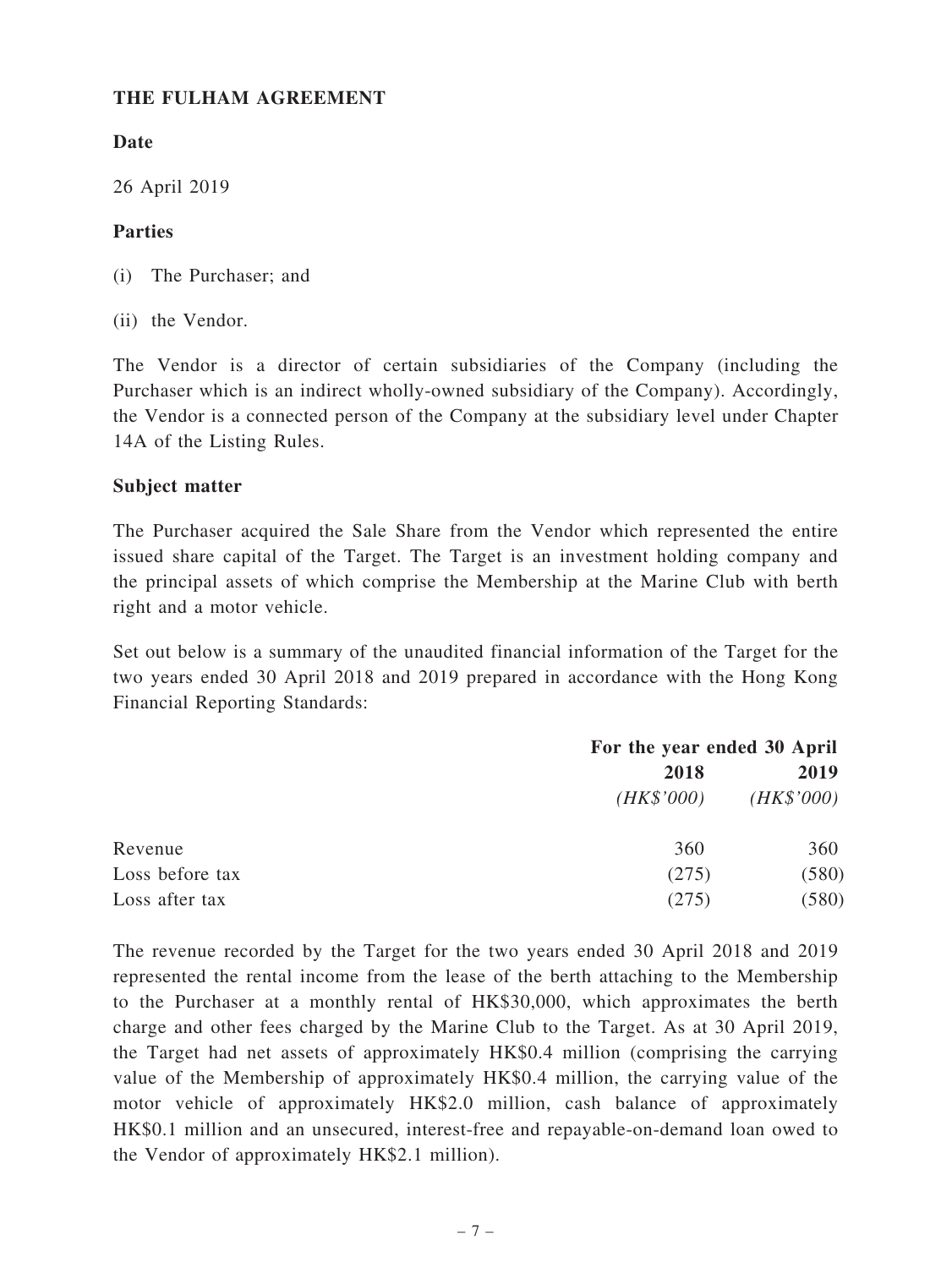The original acquisition cost of the Sale Share to the Vendor was approximately HK\$1.5 million.

## **Consideration**

The consideration for the Sale Share amounted to HK\$4 million and was determined based on the market value of the Membership of HK\$4.0 million as assessed by an independent valuer (representing a valuation surplus of approximately HK\$3.6 million over the carrying value of the Membership in the accounts of the Target) and the net asset value of the Target of approximately HK\$0.4 million as at the date of the Fulham Agreement. The consideration was settled in cash upon completion of the Fulham Acquisition which took place on the date of the Fulham Agreement.

## Call Option

The Purchaser granted to the Vendor the Call Option which is exercisable by the Vendor during the period of ten years from the date of the Fulham Agreement. Under the Call Option, the Vendor shall have the right to require the Purchaser to sell all but not part of the Sale Share and such other shares to be issued by the Target from time to time to the Vendor at market value to be assessed by an independent valuer jointly appointed by the parties.

## REASONS FOR AND BENEFITS OF THE TRANSACTIONS

The Group is principally engaged in the retail and wholesale of watches in Hong Kong, and sales and trading of fertilisers raw materials, fertilisers products and public consumption products.

#### The Continuing Connected Transactions

It is the Group's ordinary and usual course of business to provide procurement services for different raw materials and products based on customer's specifications. Shandong Runyin was one of the Group's major suppliers of fertilisers given its reputable brand with more than 50 years of history and high product quality. Shandong Nongyuan is also a major supplier of the Group for fertilisers. The Purchases and the Nongyuan Purchases were made to satisfy independent customers' orders and had generated trading profits of approximately HK\$2.6 million and HK\$15.2 million (which were recorded as commission income in the financial statements of the Group) for the two years ended 30 April 2018 and 2019 respectively.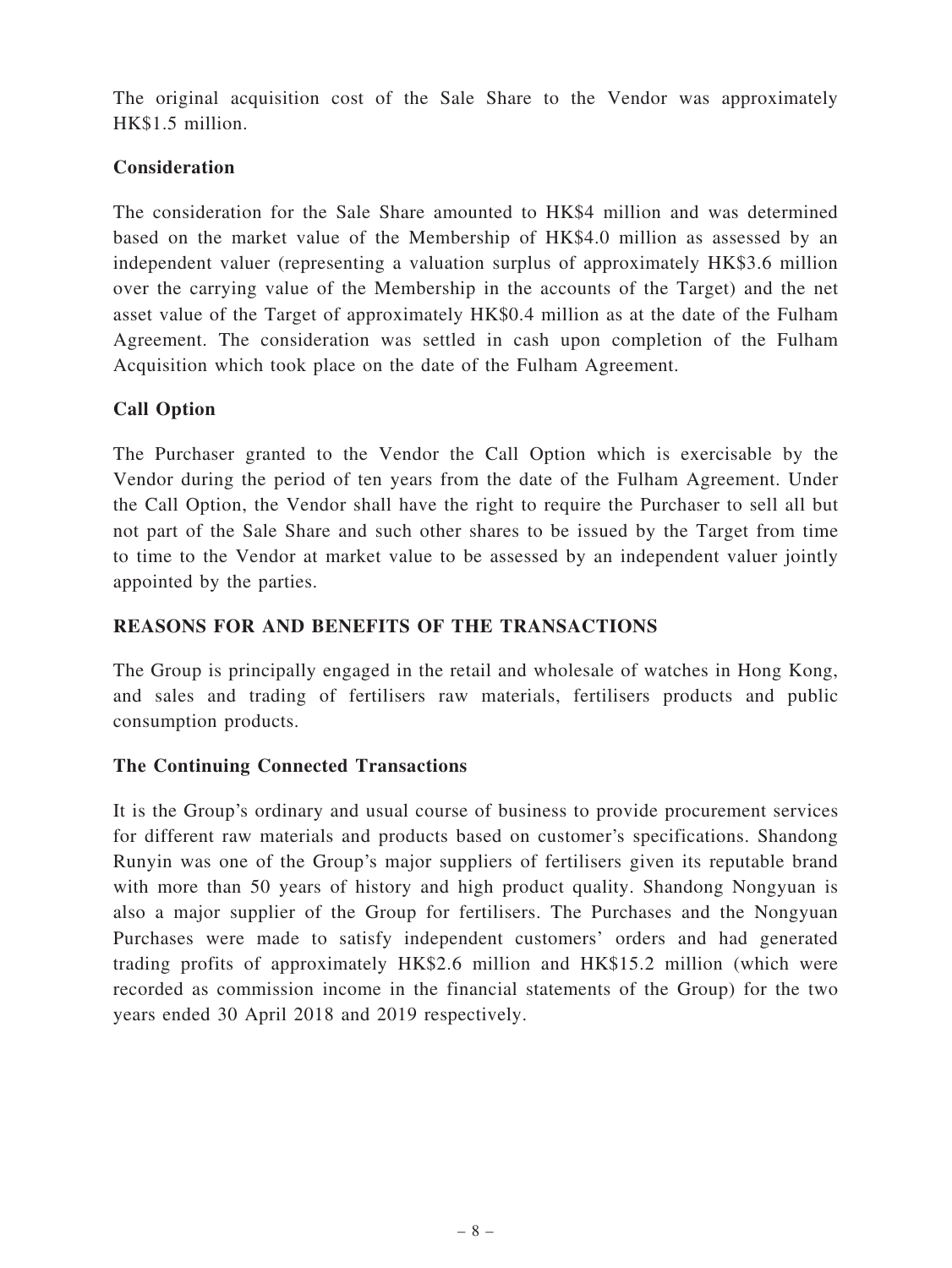The crude glycerine was procured by the Group for Shandong Fufu as Shandong Fufu does not have the relevant import licence for the raw materials. As a fertilisers trader, Shandong Nongyuan sources different products from the Group from time to time. The Sales and the Nongyuan Sales had generated trading profit of approximately HK\$0.9 million (which was recorded as commission income in the financial statements of the Group) to the Group for the year ended 30 April 2019.

#### The Yacht Acquisition and the Fulham Acquisition

The Group had been using the Old Yacht as venue for business meetings and entertainment with brand owners and suppliers for its watch business. Due to the increasing repair and maintenance needs of the Old Yacht, the Group had decided to purchase the Yacht and dispose of the Old Yacht by way of trade-in. The berth attaching to the Membership has been leased by the Target to the Purchaser for berthing the Old Yacht and the Yacht. As it is the policy of the Marine Club that the Membership and the Yacht shall be registered with the same owner, the Vendor has agreed to sell the Target to the Purchaser to enable the berthing of the Yacht in adherence to the policy of the Marine Club. Due to the limited availability of the Membership, the Vendor requested for the Call Option such that the Vendor is able to retain the Membership in the event the Purchaser no longer needs it.

The cash consideration for the Yacht Acquisition and the consideration for the Fulham Acquisition had been satisfied by the Group's internal resources.

The Directors (including the independent non-executive Directors) consider the terms of the Transactions were fair and reasonable, and the Transactions were on normal commercial terms and in the ordinary and usual course of business of the Group, and in the interests of the Company and the Shareholders as a whole.

## LISTING RULES IMPLICATIONS

#### The Continuing Connected Transactions

As Shandong Runyin and Shandong Fufu are companies ultimately controlled by Mr. Meng Guangyin who is the controlling Shareholder, they are both connected persons of the Company and the Purchases and the Sales constituted continuing connected transactions of the Company under Chapter 14A of the Listing Rules.

As Shandong Nongyuan is a company owned as to 51% by Mr. Meng Xiao who is a cousin of Mr. Meng Guangyin (the controlling Shareholder), Shandong Nongyuan is deemed to be a connected person of the Company and the Nongyuan Purchases and the Nongyuan Sales constituted continuing connected transactions of the Company under Chapter 14A of the Listing Rules.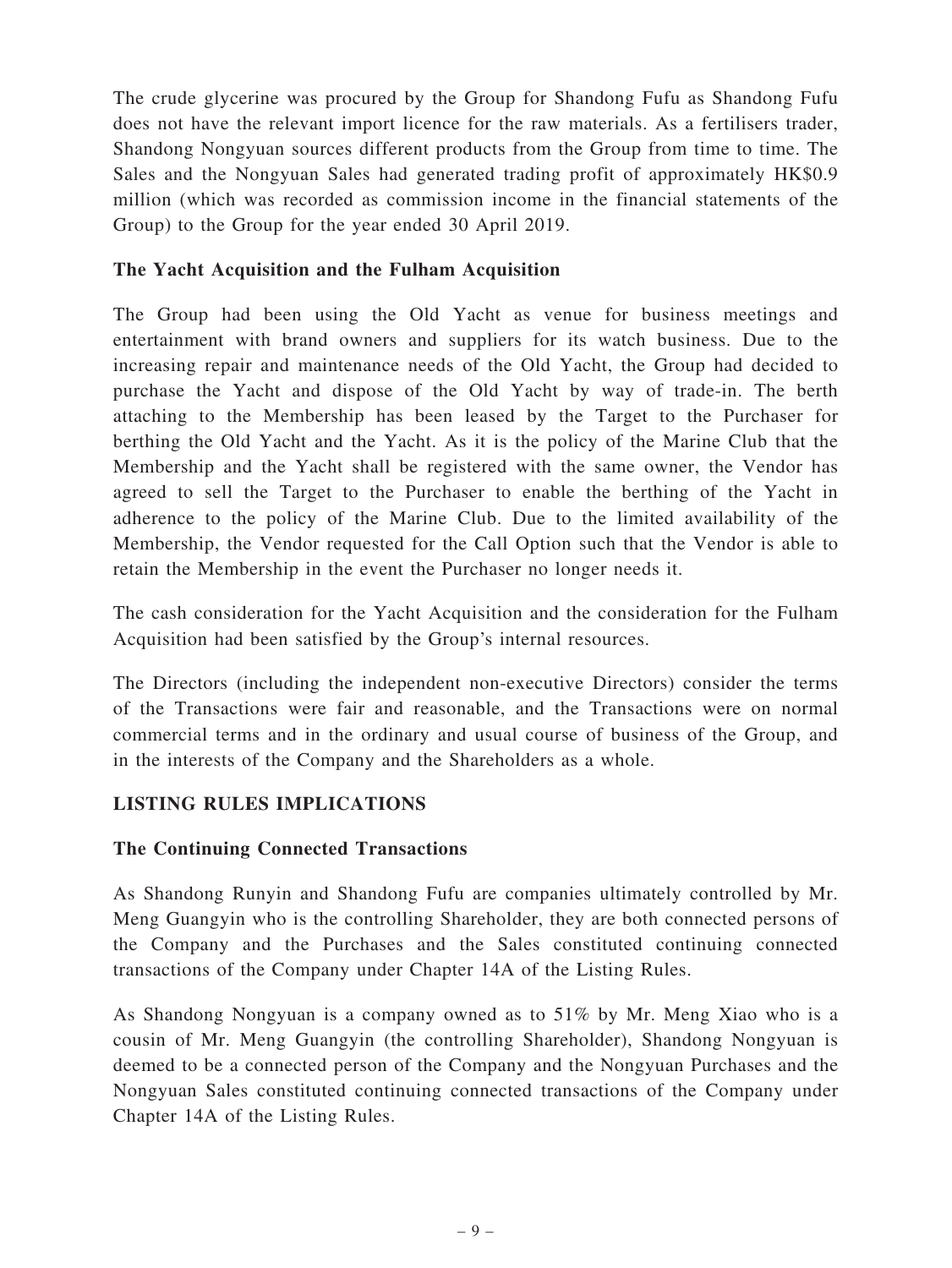As the respective applicable percentage ratios (as defined in the Listing Rules) in respect of the Purchases and the Nongyuan Purchases exceeded 5%, the Purchases and the Nongyuan Purchases should have been subject to the reporting, announcement and independent shareholders' approval requirements under Chapter 14A of the Listing Rules.

As the respective applicable percentage ratios (as defined in the Listing Rules) in respect of the Sales and the Nongyuan Sales exceeded 0.1% but were less than 5%, the Sales and the Nongyuan Sales should have been subject to the reporting and announcement requirements but were exempt from the independent shareholders' approval requirements under Chapter 14A of the Listing Rules.

#### The Yacht Acquisition

As one or more of the applicable percentage ratios (as defined in the Listing Rules) in respect of the Yacht Acquisition exceeded 5% but were less than 25%, the Yacht Acquisition constituted a discloseable transaction of the Company and should have been subject to the reporting and announcement requirements under Chapter 14 of the Listing Rules.

## The Fulham Acquisition

As the Vendor is a director of certain subsidiaries of the Company (including the Purchaser which is an indirect wholly-owned subsidiary of the Company), he is a connected person of the Company at the subsidiary level, and the Fulham Acquisition and the grant of the Call Option constituted connected transactions of the Company under Chapter 14A of the Listing Rules. As one or more of the applicable percentage ratios (as defined in the Listing Rules) in respect of the Fulham Acquisition exceeded  $0.1\%$  but were less than 5%, the Fulham Acquisition should have been subject to the reporting and announcement but was exempt from the independent shareholders' approval requirements under Chapter 14A of the Listing Rules.

Given that the Call Option was exercisable at the sole discretion of the Vendor, the grant of the Call Option was classified as if the Call Option has been exercised. As the consideration payable by the Vendor upon exercise of the Call Option would depend on the then market value of the Sale Share, the exercise price of the Call Option could not be determined at the outset. Based on the market value of the Sale Share as at the date of the Fulham Agreement, it was expected that the grant of the Call Option would constitute at most a major transaction of the Company and should have been subject to the reporting, announcement and independent shareholders' approval requirements under Chapter 14A of the Listing Rules.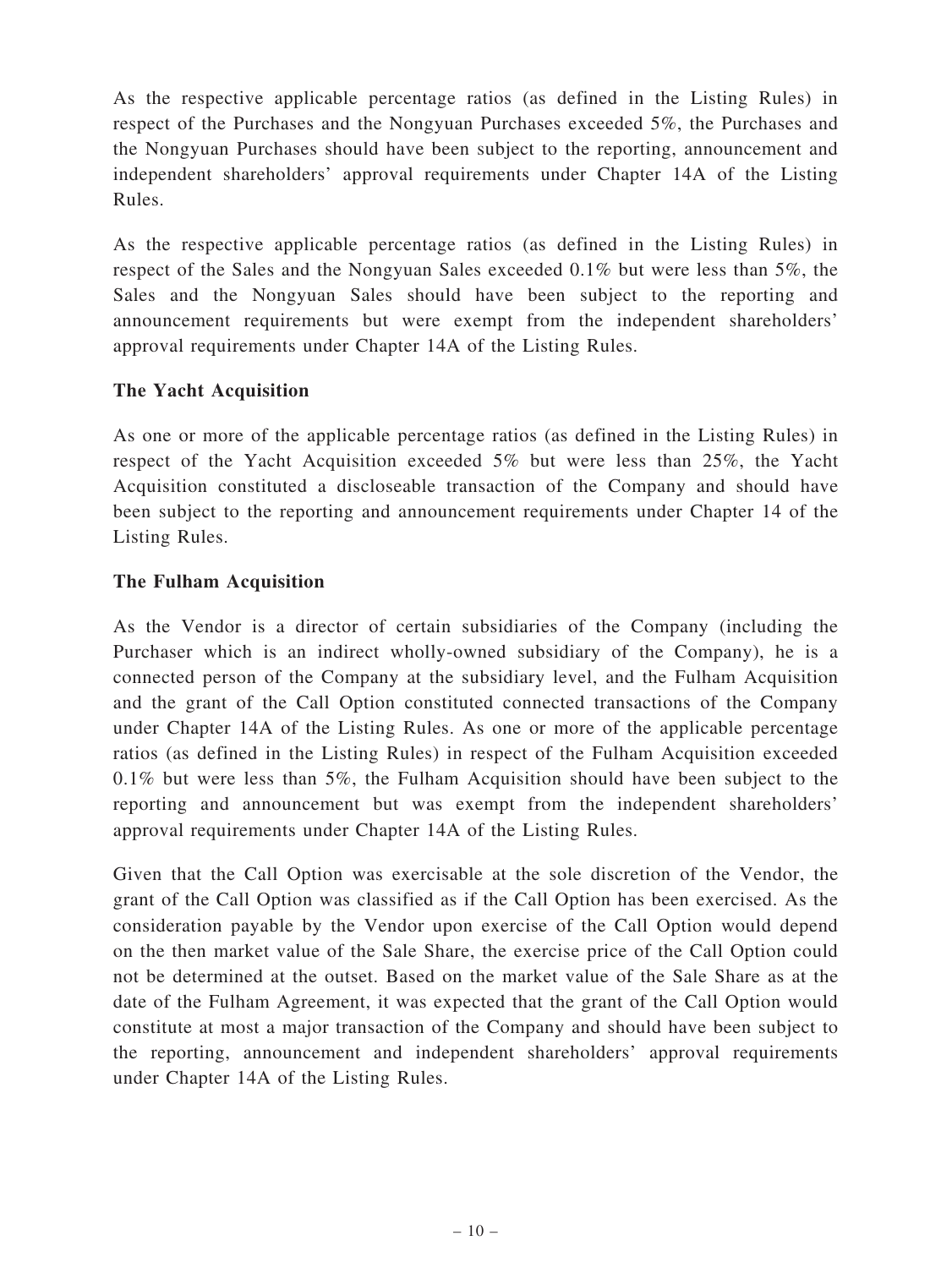By virtue of Mr. Meng Guangyin being the ultimate controlling shareholder of Shandong Runyin and Shandong Fufu and his relationship with Mr. Meng Xiao, Mr. Meng Guangyin had a material interest in the Continuing Connected Transactions and was required to abstain from voting on the Board resolutions approving the Purchases, the Sales, the Nongyuan Purchases and the Nongyuan Sales. Save for the above, none of the Directors had a material interest in the Transactions who would otherwise be required to abstain from voting on the relevant Board resolutions approving the Transactions.

Due to unintentional and inadvertent oversights, the Company did not make timely disclosure in respect of the Transactions and did not seek independent shareholders' approval for the Purchases, the Nongyuan Purchases and the grant of the Call Option as required under Chapter 14A of the Listing Rules. Such oversight came to the knowledge of the Board during the course of conducting the audit of the Group's consolidated financial statements for the year ended 30 April 2019.

The Company admits its failure to timely comply with the relevant requirements under the Listing Rules and has taken steps to rectify the breach as soon as practicable, including by way of making this announcement. The Company will strengthen its internal controls by engaging an internal control adviser to review and enhance its internal control system, particularly those policies and measures relating to compliance with the Listing Rules as regards notifiable and/or connected transactions, and arranging specific training on the relevant requirements of the Listing Rules for the Directors and relevant staff who are responsible for monitoring such transactions. Given that the Purchases and the Nongyuan Purchases had already been conducted and completed and the Call Option had already been granted, the Board does not consider the issue of a circular and convening a general meeting to seek independent Shareholders' approval for the Purchases, the Nongyuan Purchases and the grant of the Call Option are warranted taking into account the time and costs required therefor. The Company shall make announcement as required under the Listing Rules (i) upon the exercise or transfer of the Call Option by the holder thereof; and/or (ii) the holder of the Call Option notifying the Company that it will not exercise the Call Option, or the expiry of the Call Option, whichever is the earlier.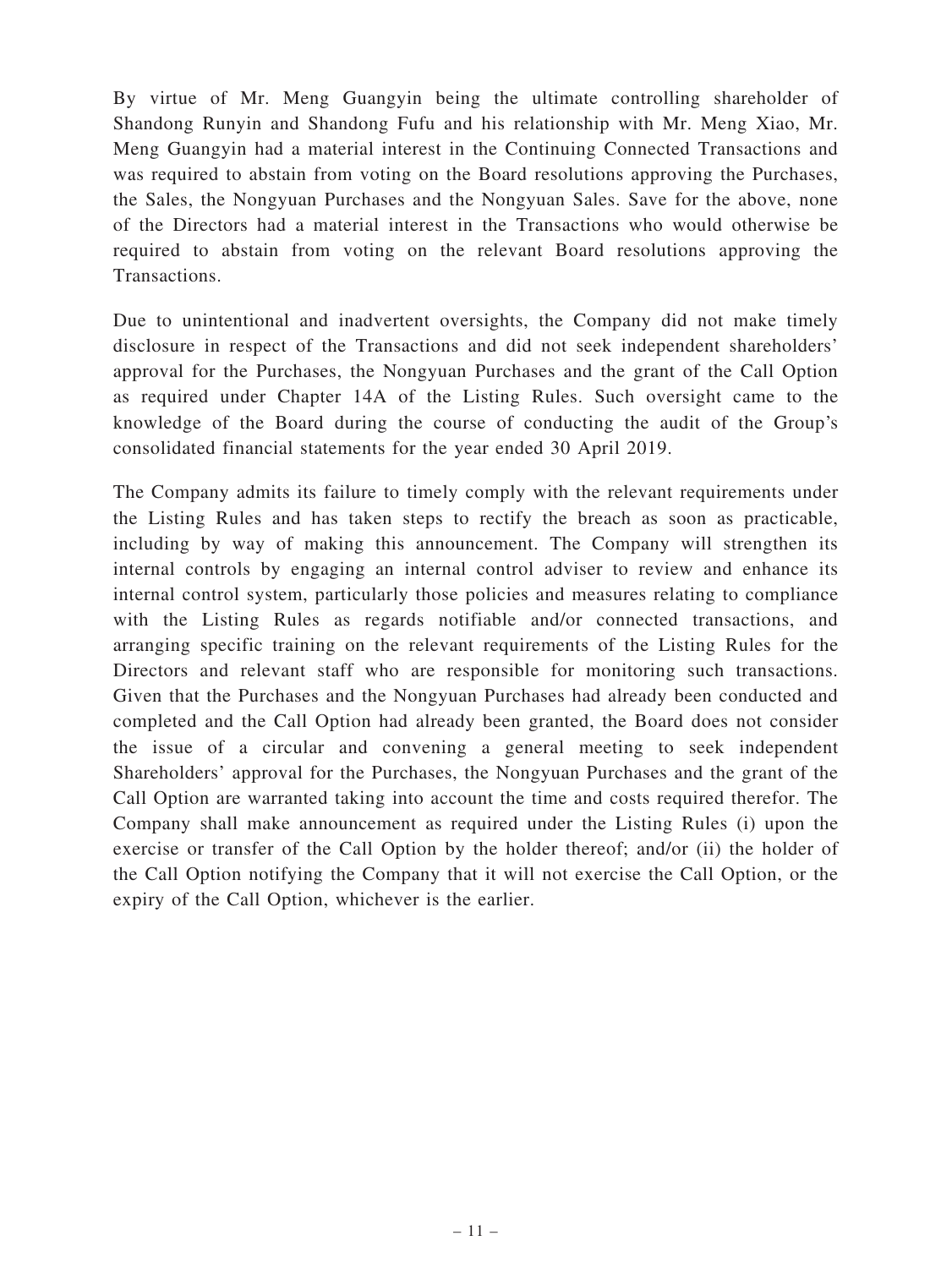## DEFINITIONS

In this announcement, the following expressions shall, unless the context requires otherwise, have the following meanings:

| "Board"                                | the board of Directors                                                                                                                                                                                                                                                                                                                                                                                |
|----------------------------------------|-------------------------------------------------------------------------------------------------------------------------------------------------------------------------------------------------------------------------------------------------------------------------------------------------------------------------------------------------------------------------------------------------------|
| "Call Option"                          | the call option granted by the Purchaser to the Vendor<br>under the Fulham Agreement pursuant to which the<br>Vendor shall have the right to require the Purchaser to<br>sell the Sale Share and such other shares to be issued<br>by the Target from time to time to the Vendor, which<br>right is exercisable by the Vendor during the period of<br>ten years from the date of the Fulham Agreement |
| "Company"                              | Prosper One International Holdings Company Limited,<br>a company incorporated in the Cayman Islands with<br>limited liability, the issued shares of which are listed<br>on the Main Board of the Stock Exchange (stock code:<br>1470)                                                                                                                                                                 |
| "connected person(s)"                  | has the meaning ascribed to it under the Listing Rules                                                                                                                                                                                                                                                                                                                                                |
| "Continuing Connected<br>Transactions" | the Purchases, the Sales, the Nongyuan Purchases and<br>the Nongyuan Sales                                                                                                                                                                                                                                                                                                                            |
| "controlling shareholder"              | has the meaning ascribed to it under the Listing Rules                                                                                                                                                                                                                                                                                                                                                |
| " $Directory$ "                        | director(s) of the Company                                                                                                                                                                                                                                                                                                                                                                            |
| "Fulham Acquisition"                   | the acquisition of the Sale Share by the Purchaser<br>pursuant to the Fulham Agreement                                                                                                                                                                                                                                                                                                                |
| "Fulham Agreement"                     | the agreement dated 26 April 2019 entered into<br>between the Purchaser and the Vendor in relation to<br>the Fulham Acquisition                                                                                                                                                                                                                                                                       |
| "Group"                                | the Company and its subsidiaries                                                                                                                                                                                                                                                                                                                                                                      |
| "Hong Kong"                            | the Hong Kong Special Administrative Region of the<br><b>PRC</b>                                                                                                                                                                                                                                                                                                                                      |
| "Listing Rules"                        | the Rules Governing the Listing of Securities on the<br><b>Stock Exchange</b>                                                                                                                                                                                                                                                                                                                         |
| "Marine Club"                          | the Marine Club of Hong Kong Marina Limited                                                                                                                                                                                                                                                                                                                                                           |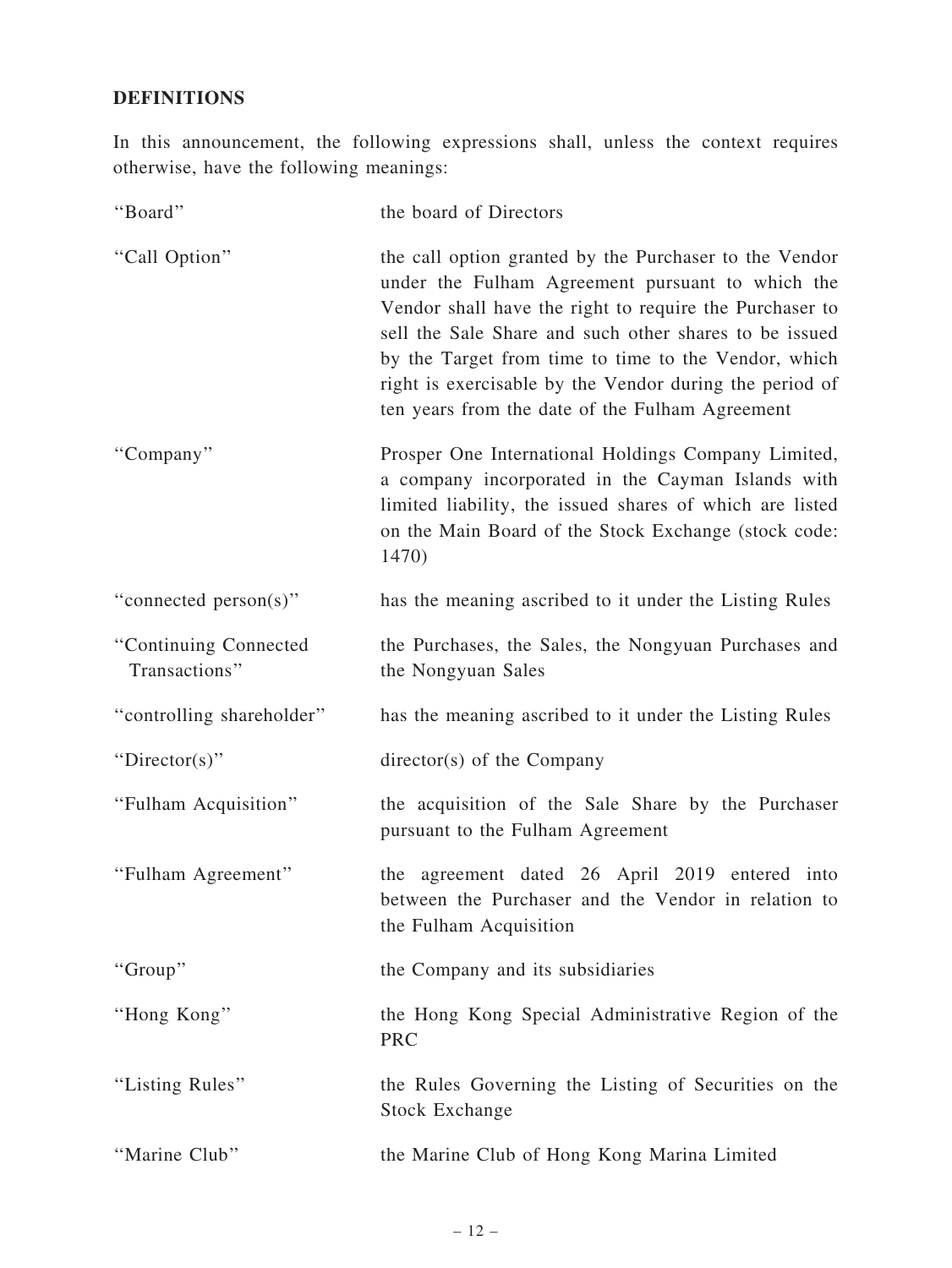| "Marine Italia"      | Marine Italia Limited, a company incorporated in<br>Hong Kong with limited liability                                                                                 |
|----------------------|----------------------------------------------------------------------------------------------------------------------------------------------------------------------|
| "Membership"         | a club membership at the Marina Club                                                                                                                                 |
| "Nongyuan Purchases" | the purchases of fertilisers by the Group from<br>Shandong Nongyuan during the year ended 30 April<br>2019                                                           |
| "Nongyuan Sales"     | the sales of fertilisers by the Group to Shandong<br>Nongyuan during the year ended 30 April 2019                                                                    |
| "PRC"                | The People's Republic of China which, for the purpose<br>of this announcement, excludes Hong Kong, the<br>Macau Special Administrative Region and Taiwan             |
| "Purchaser"          | Treasure Ascent International Limited, a company<br>incorporated in Hong Kong with limited liability and<br>an indirect wholly-owned subsidiary of the Company       |
| "Purchases"          | the purchases of fertilisers by the Group from<br>Shandong Runyin during the two years ended 30 April<br>2018 and 2019                                               |
| "Ruixing"            | 瑞星集團有限公司 (Ruixing Group Company<br>Limited*), a company controlled by Mr. Meng<br>Guangyin                                                                           |
| "Ruixing Group"      | Ruixing and its subsidiaries                                                                                                                                         |
| "Sale Share"         | one issued share of the Target, representing the entire<br>issued share capital of the Target                                                                        |
| "Sales"              | the sales of crude glycerin by the Group to Shandong<br>Fufu during the year ended 30 April 2019                                                                     |
| "Shandong Fufu"      | 山東福富新材料科技有限公司 (Shandong Fufu New<br>Material Technology Co., Ltd.*), a company<br>established in the PRC with limited liability and a<br>member of the Ruixing Group |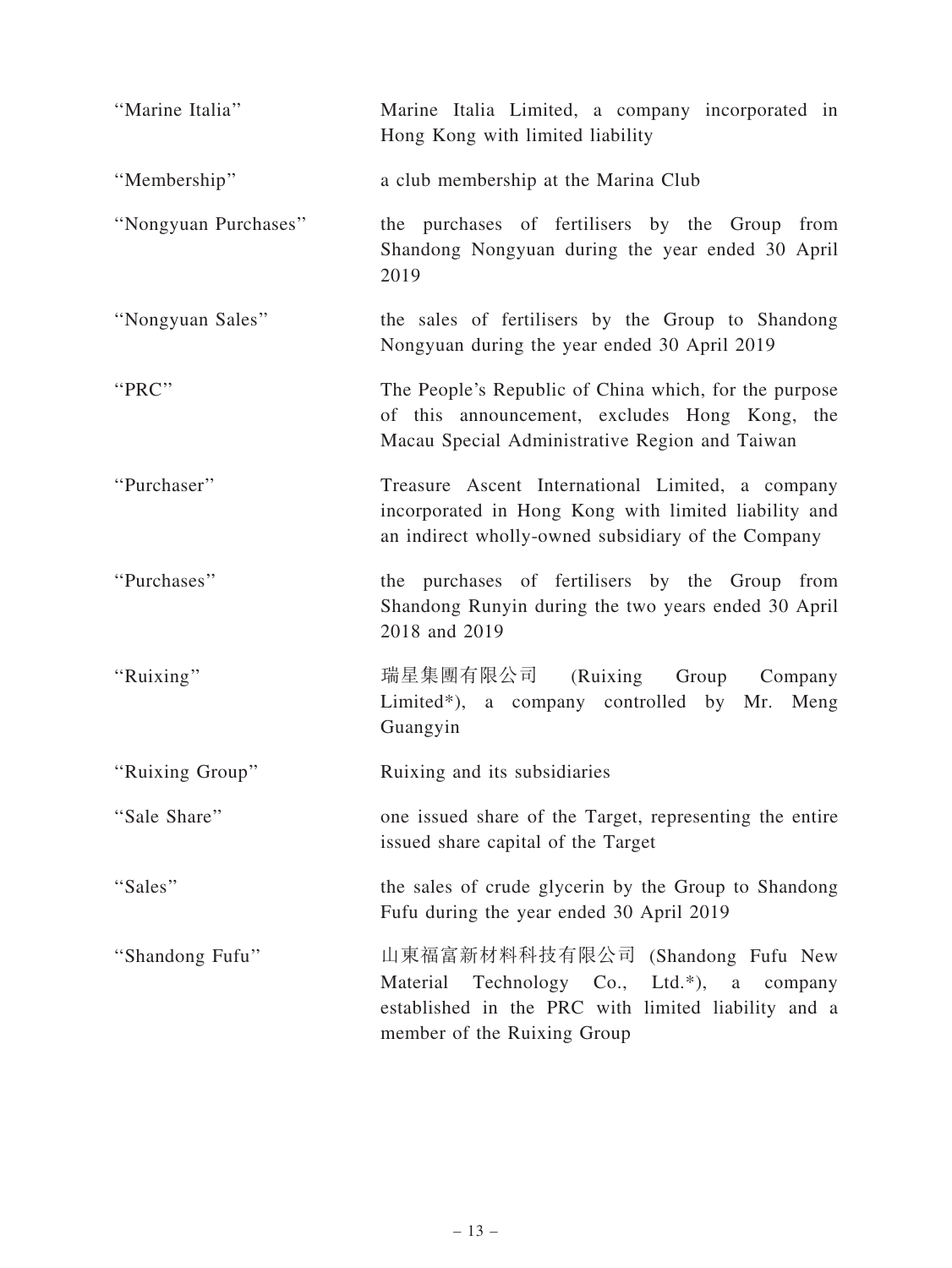| "Shandong Nongyuan" | 山東農源農資有限公司 (Shandong Nongyuan Nongzi<br>Co., Ltd.*), a company established in the PRC which<br>is owned as to 51% by Mr. Meng Xiao and as to $49\%$<br>by a third party independent of the Company and its<br>connected persons |
|---------------------|---------------------------------------------------------------------------------------------------------------------------------------------------------------------------------------------------------------------------------|
| "Shandong Runyin"   | 山東潤銀生物化工股份有限公司 (Shandong Runyin<br>Biological and Chemical Industry Co., Ltd.*), a<br>company established in the PRC with limited liability<br>and a member of the Ruixing Group                                                |
| "Shareholder(s)"    | the holder(s) of the issued ordinary shares in the share<br>capital of the Company                                                                                                                                              |
| "Stock Exchange"    | The Stock Exchange of Hong Kong Limited                                                                                                                                                                                         |
| "Target"            | Fulham Corporation Limited, a company established in<br>Hong Kong with limited liability                                                                                                                                        |
| "Transactions"      | the Continuing Connected Transactions, the Yacht<br>Acquisition, the Fulham Acquisition and the grant of<br>the Call Option                                                                                                     |
| "Yacht"             | a new Azimut 60 yacht acquired by the Purchaser<br>under the Yacht Agreement                                                                                                                                                    |
| "Yacht Acquisition" | the purchase of the Yacht by the Purchaser pursuant to<br>the Yacht Agreement                                                                                                                                                   |
| "Yacht Agreement"   | the agreement dated 3 December 2018 entered into<br>between the Purchaser and Marine Italia in relation to<br>the Yacht Acquisition                                                                                             |
| "Vendor"            | Mr. Lam Man Wah, the sole director of the Purchaser                                                                                                                                                                             |
| " $HKS$ "           | Hong Kong dollars, the lawful currency of Hong Kong                                                                                                                                                                             |
| $``\%"$             | per cent.                                                                                                                                                                                                                       |
|                     | By order of the Board<br><b>Prosper One International Holdings Company Limited</b><br><b>Meng Guangyin</b>                                                                                                                      |

Chairman, Chief Executive Officer and Executive Director

Hong Kong, 23 July 2019